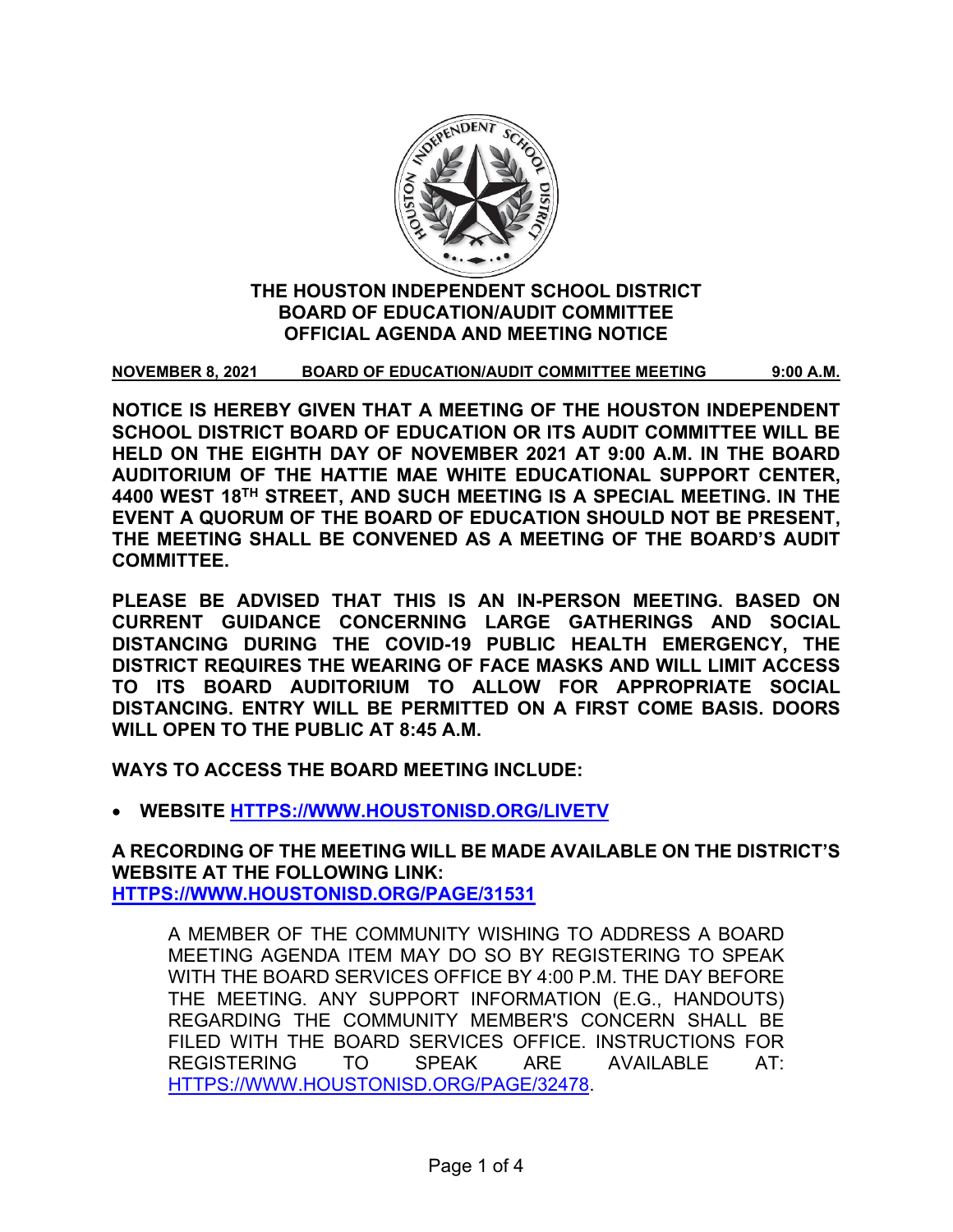**THE ITEMS ON THIS AGENDA MAY BE TAKEN IN ANY ORDER.**

**NO AGENDA OR DISTRICT BUSINESS WILL BE DISCUSSED EXCEPT AS NOTICED BELOW AND ANY ACTION WILL OCCUR IN THE ROOM OPEN TO THE PUBLIC. IT IS THE INTENT OF THE DISTRICT TO HAVE, AND THE MEETING WILL HAVE, A QUORUM OF EITHER THE BOARD OR ITS AUDIT COMMITTEE PHYSICALLY PRESENT AT THIS LOCATION. THE ABOVE LOCATION WILL BE EQUIPPED WITH VIDEO CONFERENCE EQUIPMENT.**

### **9:00 A.M.**

- **CALL TO ORDER**
- **CONSIDERATION AND APPROVAL OF MINUTES FROM PREVIOUS MEETINGS**
- **SPEAKERS TO AGENDA ITEMS (ONLY IF MEETING IS CONVENED AS A SPECIAL MEETING OF THE BOARD OF EDUCATION)**
- **STATUS OF RECOMMENDATION IMPLEMENTATION FOR THE DISTRICT FINANCIAL STATEMENT AUDIT FOR FISCAL YEAR (FY) 2020**
- **DISTRICT FINANCIAL STATEMENT AUDIT RESULTS FOR FY 2021**
- **AUDIT COMMITTEE CHARTER ANNUAL REVIEW**
- **THREE EXPECTATIONS OF CHIEF AUDIT EXECUTIVE'S ANNUAL EVALUATION**
- **INTRODUCE THE NEW FINANCIAL AND OPERATIONAL AUDIT MANAGER**
- **UPDATE ON THE STATUS OF THE 2021 INTERNAL AUDIT PLAN**
- **UPDATE ON THE STATUS OF THE 2022 INTERNAL AUDIT PLAN**
- **STATUS OF OFFICE OF INTERNAL AUDIT 2020–2021 GOALS**
- **STATUS OF OFFICE OF INTERNAL AUDIT 2021–2022 GOALS**
- **DISCUSSION OF ADDING OPEN FINDINGS REPORT**
- **ETHICS AND COMPLIANCE UPDATE**
- **PROFESSIONAL DEVELOPMENT PLAN**
- **AUDIT DEPARTMENT STRUCTURE**
- **CLOSED SESSION**

**ADJOURN TO CLOSED SESSION UNDER SECTIONS 551.004, 551.071, 551.072, 551.073, 551.074, 551.076, 551.082, 551.0821, 551.083, 551.084, AND 551.089 OF THE TEXAS GOVERNMENT CODE FOR THE FOLLOWING PURPOSES:**

# **CLOSED SESSION (CLOSED TO THE PUBLIC)**

# **1. PERSONNEL**

- a) Deliberate the duties of the chief audit executive and audit staff; mid-year evaluation of the chief audit executive, consideration of compensation, and contractual provisions.
- b) Ethics and Compliance Update: Status of Ethics Hotline Cases.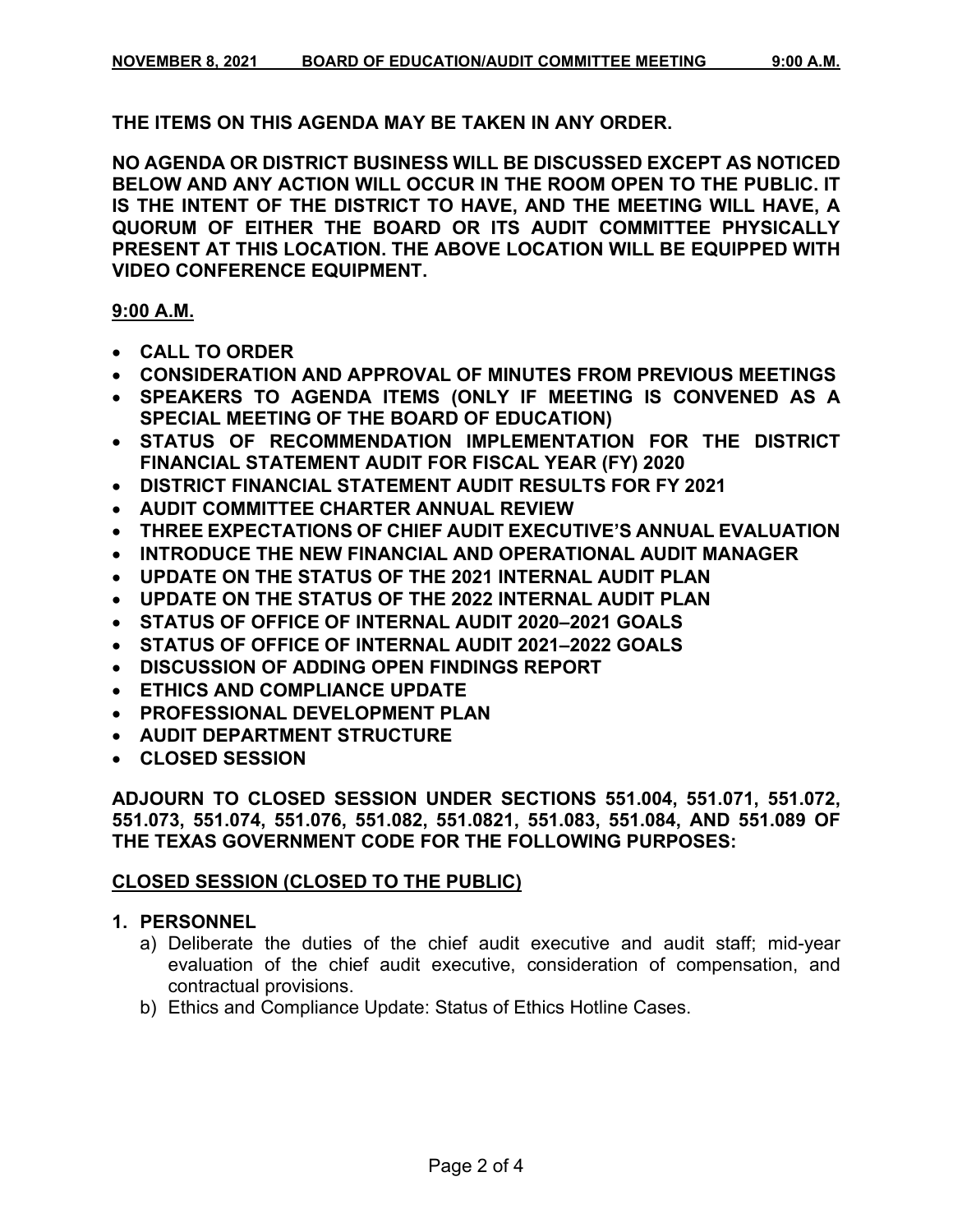#### **2. LEGAL**

- a) Matters on which the district's attorney's duty to the district under the Code of Professional Responsibility clearly conflicts with the Texas Open Meetings Law, including specifically any matter listed on this agenda and meeting notice.
- b) Pending or contemplated litigation matters and status report.

### **3. SECURITY DEVICES OR SECURITY AUDITS**

- a) Prior issue follow-up audit (BDO USA, LLP [BDO]) discussion
- b) BDO COVID-19 Information Technology (IT) audit report
- c) BDO Vulnerability Assessment Penetration Test

# **RECONVENE IN OPEN SESSION AND POSSIBLE ACTION ON MATTERS DISCUSSED IN CLOSED SESSION**

#### **CLOSED SESSION AUTHORIZATION DURING MEETING**

**If during the course of the meeting covered by this notice the board should determine that a closed or executive meeting or session of the board should be held or is required, then such closed or executive meeting or session as authorized by Chapter 551 of the Texas Government Code (the Open Meetings Act) will be held by the board at the date, hour, and place given in this notice or as soon after the commencement of the meeting covered by this notice as the board may conveniently meet in such closed or executive session concerning any and all subjects and for any and all purposes permitted by Section 551.071 through Section 551.089 inclusive of said Open Meetings Act including, but not limited to:**

| <b>Section 551.071</b>  | For the purpose of a private consultation with the board's<br>attorney on any or all subjects or matters authorized;                                                                                                                   |
|-------------------------|----------------------------------------------------------------------------------------------------------------------------------------------------------------------------------------------------------------------------------------|
| <b>Section 551.072</b>  | For the purpose of discussing the purchase, exchange, lease,<br>or value of real property;                                                                                                                                             |
| <b>Section 551.073</b>  | For the purpose of discussing negotiated contracts for<br>prospective gifts or donations to the District;                                                                                                                              |
| <b>Section 551.074</b>  | For the purpose of considering the appointment, employment,<br>evaluation, reassignment, duties, discipline, or dismissal of a<br>public officer or employee or to hear complaints or charges<br>against a public officer or employee; |
| <b>Section 551.076</b>  | For the purpose of deliberating the deployment, or specific<br>occasions for implementation, of security personnel or devices,<br>or a security audit;                                                                                 |
| <b>Section 551.082</b>  | For the purpose of considering discipline of a public school<br>child or children, or to hear a complaint or charge brought<br>against a school district employee by another school district<br>employee;                              |
| <b>Section 551.0821</b> | For the purpose of deliberating a matter regarding a public<br>school student if personally identifiable information about the<br>student will necessarily be revealed by the deliberation;                                            |